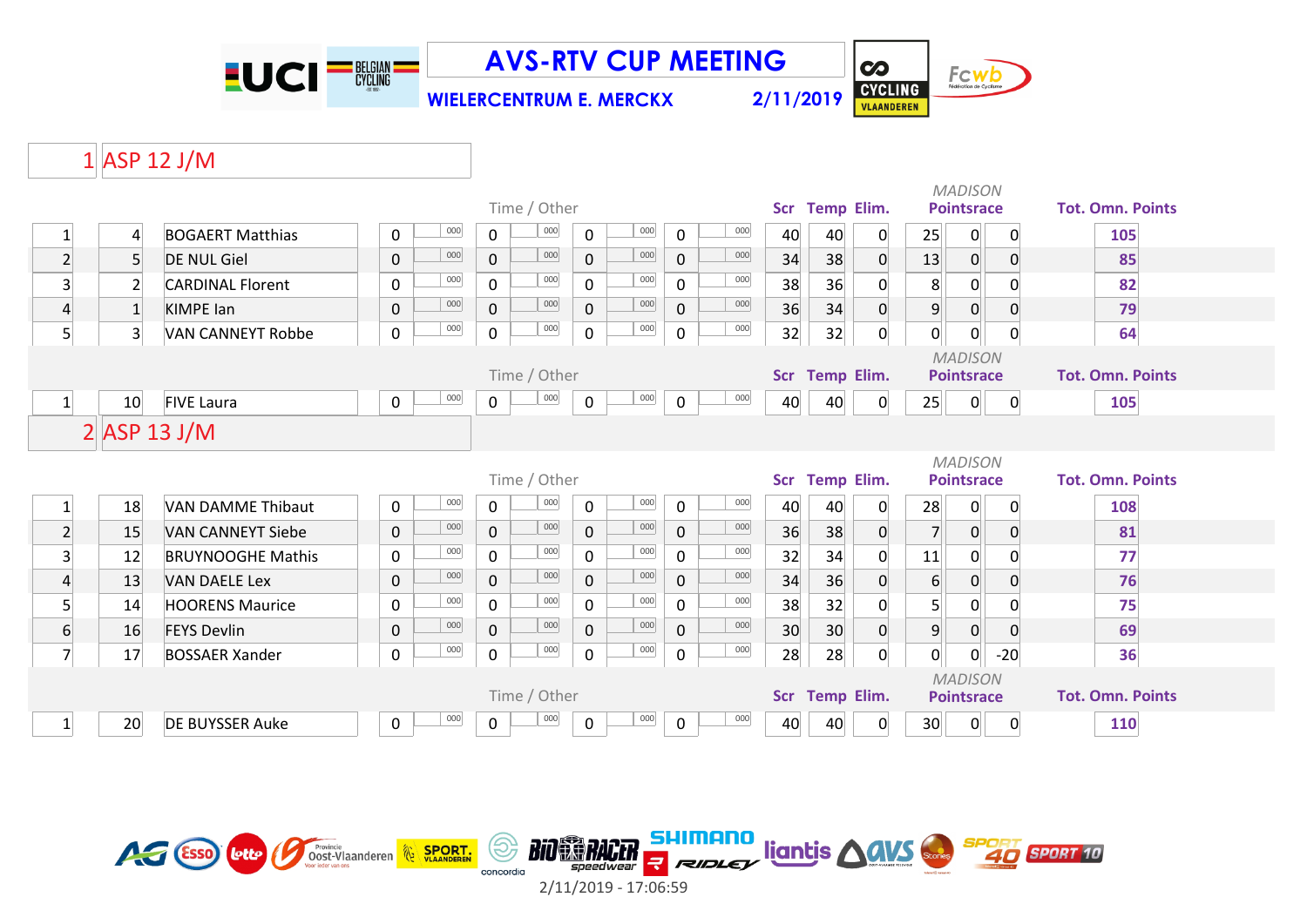

**WIELERCENTRUM E. MERCKX 2/11/2019**

Fcwb CYCLING

**CO** 

## ASP 14 J/M

|                 |    |                            |                     |                |              |                     | <b>MADISON</b> |     |                  |                   |                |                |                   |                |                         |
|-----------------|----|----------------------------|---------------------|----------------|--------------|---------------------|----------------|-----|------------------|-------------------|----------------|----------------|-------------------|----------------|-------------------------|
|                 |    |                            |                     |                | Time / Other |                     |                |     | Scr              | <b>Temp Elim.</b> |                |                | <b>Pointsrace</b> |                | <b>Tot. Omn. Points</b> |
| $\mathbf{1}$    | 34 | <b>DE BOCK Aless</b>       | 000<br>0            | $\mathbf 0$    | 000          | 000<br>$\mathbf 0$  | $\mathsf{O}$   | 000 | 36               | 40                | 0              | 25             | $\overline{0}$    | $\overline{0}$ | 101                     |
| $\overline{2}$  | 24 | <b>AERNOUTS Nicolas</b>    | 000<br>$\mathbf 0$  | $\overline{0}$ | 000          | 000<br>$\Omega$     | $\mathbf 0$    | 000 | 38               | 34                | 0              | 8 <sup>°</sup> | $\overline{0}$    | $\overline{0}$ | 80                      |
| $\overline{3}$  | 26 | D'HOOGHE Nicolas           | 000<br>0            | 0              | 000          | 000<br>$\mathbf{0}$ | $\mathbf 0$    | 000 | 32               | 38                | $\Omega$       | 10             | 0                 | $\mathbf{0}$   | 80                      |
| $\overline{4}$  | 27 | <b>METTEPENNINGEN Arne</b> | 000<br>$\mathbf{0}$ | $\overline{0}$ | 000          | 000<br>$\mathbf 0$  | $\mathbf 0$    | 000 | 40               | 24                | $\Omega$       | 8              | 0                 | $\Omega$       | 72                      |
| $\overline{5}$  | 28 | <b>WEYTS Louis</b>         | 000<br>0            | $\mathbf 0$    | 000          | 000<br>0            | $\mathbf 0$    | 000 | 34               | 32                | $\Omega$       | 5 <sup>1</sup> | $\mathsf{O}$      | $\mathbf{0}$   | 71                      |
| $6 \overline{}$ | 25 | <b>VANSPRINGEL Mats</b>    | 000<br>$\mathbf 0$  | $\mathbf 0$    | 000          | 000<br>$\mathbf 0$  | $\mathbf 0$    | 000 | 20               | 36                | 0              | $\overline{4}$ | $\overline{0}$    | $\mathbf 0$    | 60                      |
| $\overline{7}$  | 36 | <b>GABRIELS Jonas</b>      | 000<br>0            | $\Omega$       | 000          | 000<br>$\Omega$     | $\mathbf 0$    | 000 | 26               | 28                | $\Omega$       | $\mathsf{5}$   | 0                 | $\Omega$       | 59                      |
| 8               | 29 | LEMESTREZ Juan             | 000<br>0            | $\mathbf{0}$   | 000          | 000<br>$\mathbf 0$  | $\mathbf 0$    | 000 | 30               | 26                | 0              | $\mathbf 1$    | 0                 | $\overline{0}$ | 57                      |
| 9               | 38 | <b>PUYPE Bram</b>          | 000<br>0            | 0              | 000          | 000<br>$\Omega$     | $\mathbf 0$    | 000 | 28               | 18                | $\Omega$       | 5 <sup>1</sup> | 0                 | $\Omega$       | 51                      |
| 10              | 35 | <b>VANDERSTEENE Kobe</b>   | 000<br>$\mathbf 0$  | $\mathbf{0}$   | 000          | 000<br>$\Omega$     | $\mathbf 0$    | 000 | 24               | 20                | 0              | 5 <sup>1</sup> | $\overline{0}$    | $\overline{0}$ | 49                      |
| 11              | 32 | <b>FAUTE Arnaud</b>        | 000<br>0            | 0              | 000          | 000<br>$\Omega$     | $\mathbf 0$    | 000 | 22               | 22                | 0              | $\mathbf{1}$   | 0                 | $\Omega$       | 45                      |
| 12              | 23 | <b>DE BODE Staf</b>        | 000<br>$\mathbf 0$  | $\Omega$       | 000          | 000<br>$\Omega$     | $\mathbf 0$    | 000 | 12               | 30                | $\Omega$       | $\overline{0}$ | $\overline{0}$    | $\overline{0}$ | 42                      |
| 13              | 30 | <b>WARRANT Robin</b>       | 000<br>0            | 0              | 000          | 000<br>0            | $\mathbf 0$    | 000 | 18               | 14                | $\Omega$       | $\mathbf 0$    | 0                 | $\Omega$       | 32                      |
| 14              | 22 | <b>SALLAERTS Ferre</b>     | 000<br>$\mathbf 0$  | $\overline{0}$ | 000          | 000<br>$\Omega$     | $\mathbf 0$    | 000 | 10               | 16                | 0              | $\overline{0}$ | $\overline{0}$    | $\mathbf{0}$   | 26                      |
| 15              | 21 | <b>MAES Luca</b>           | 000<br>$\mathsf{O}$ | $\mathbf 0$    | 000          | 000<br>$\Omega$     | $\mathbf 0$    | 000 | 16               | 8                 | 0              | 5 <sup>1</sup> | $\mathbf 0$       | $-20$          | $\overline{9}$          |
| 16              | 31 | <b>GHESELLE Warre</b>      | 000<br>$\mathbf 0$  | 0              | 000          | 000<br>$\mathbf 0$  | $\mathbf 0$    | 000 | 14               | 12                | 0              | $\overline{0}$ | 0                 | $-20$          | $6\phantom{1}$          |
| 17              | 33 | <b>MANNAERT Kiandro</b>    | 000<br>0            | $\Omega$       | 000          | 000<br>$\Omega$     | $\mathbf 0$    | 000 | 8                | 10                | 0              | $\overline{0}$ | 0                 | $-20$          | $-2$                    |
| 18              | 37 | <b>COLLARD Ernesto</b>     | 000<br>0            | 0              | 000          | 000<br>$\pmb{0}$    | $\pmb{0}$      | 000 | $6 \overline{6}$ | $6 \overline{6}$  | 0              | $\overline{0}$ | $\overline{0}$    | $-60$          | $-48$                   |
|                 |    |                            |                     |                |              |                     |                |     | <b>MADISON</b>   |                   |                |                |                   |                |                         |
|                 |    |                            |                     |                | Time / Other |                     |                |     |                  |                   | Scr Temp Elim. |                | <b>Pointsrace</b> |                | <b>Tot. Omn. Points</b> |
| $\mathbf{1}$    | 41 | <b>EXPEELS Laerke</b>      | 000<br>0            | $\mathbf 0$    | 000          | 000<br>$\mathbf 0$  | $\mathbf 0$    | 000 | 40               | 40                | 0              | 35             | $\mathsf{O}$      | 0              | 115                     |
| $\overline{2}$  | 40 | <b>VIERSTRAETE Luca</b>    | 000<br>0            | $\mathbf{0}$   | 000          | 000<br>$\Omega$     | 0              | 000 | 38               | 38                | 0              | 21             | 0                 | $-20$          | 77                      |

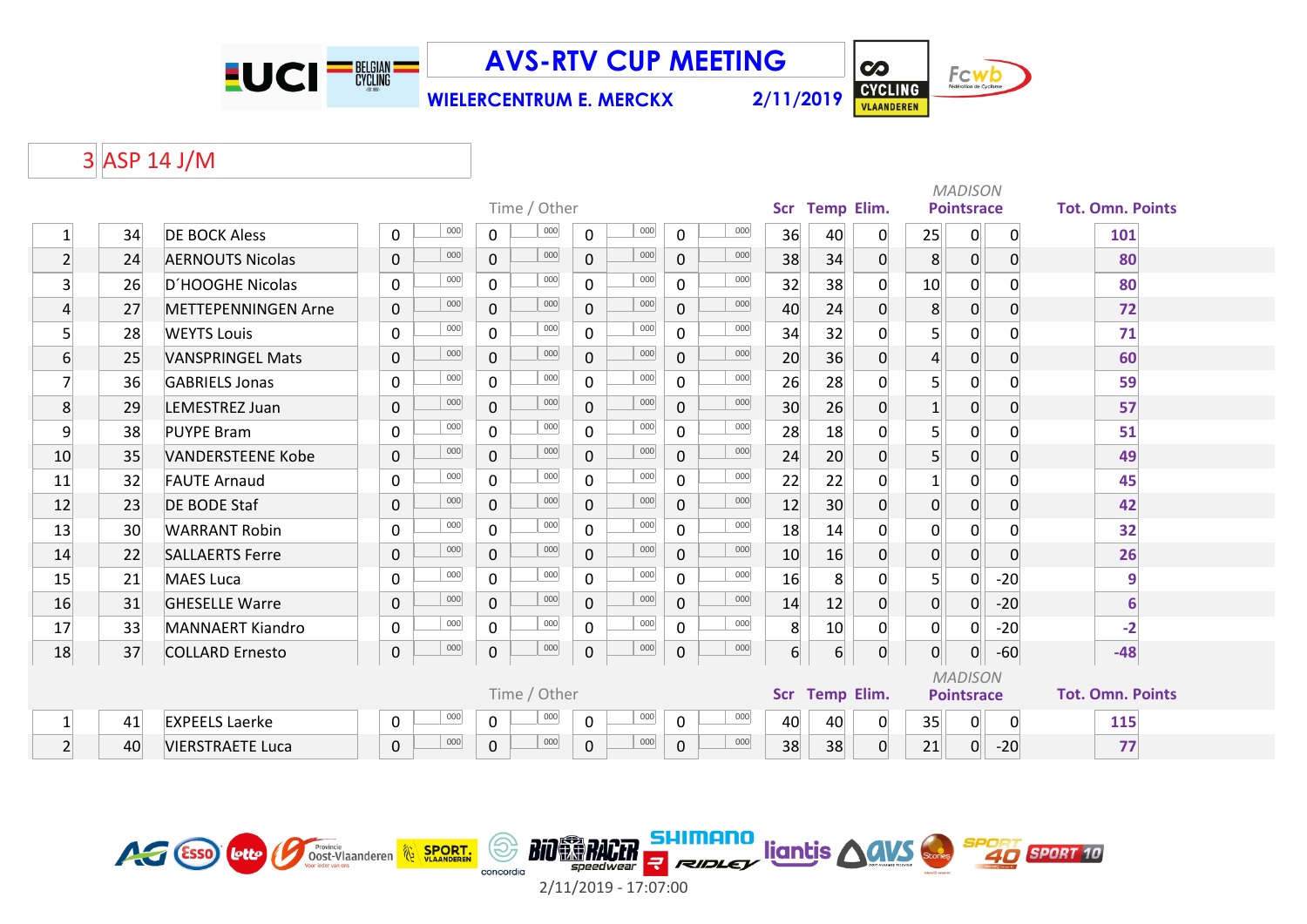

**WIELERCENTRUM E. MERCKX 2/11/2019**



## NIEUWELINGEN FINALE

|                 |    |                             |             |     |                |              |                |     |                     |     |            |                   |                | <b>MADISON</b>  |                   |                |                         |  |  |  |
|-----------------|----|-----------------------------|-------------|-----|----------------|--------------|----------------|-----|---------------------|-----|------------|-------------------|----------------|-----------------|-------------------|----------------|-------------------------|--|--|--|
|                 |    |                             |             |     |                | Time / Other |                |     |                     |     | <b>Scr</b> | <b>Temp Elim.</b> |                |                 | <b>Pointsrace</b> |                | <b>Tot. Omn. Points</b> |  |  |  |
| $\mathbf{1}$    | 65 | <b>LETEN Inias</b>          | 0           | 000 | $\mathsf{O}$   | 000          | $\mathbf 0$    | 000 | $\Omega$            | 000 | 40         | 40                | 0              | 15              | 0                 | $\overline{0}$ | 95                      |  |  |  |
| $\overline{2}$  | 52 | <b>BERTELS Jasper</b>       | $\pmb{0}$   | 000 | $\overline{0}$ | 000          | $\overline{0}$ | 000 | $\mathbf 0$         | 000 | 40         | 40                | $\overline{0}$ | 8               | 0                 | $\overline{0}$ | 88                      |  |  |  |
| $\overline{3}$  | 57 | <b>SLAETS Yorick</b>        | 0           | 000 | $\mathsf{O}$   | 000          | $\mathbf{0}$   | 000 | $\mathbf 0$         | 000 | 34         | 36                | $\overline{0}$ | 11              | $\overline{0}$    | 0              | 81                      |  |  |  |
| $\overline{4}$  | 79 | <b>VAN NESTE Viggo</b>      | $\pmb{0}$   | 000 | $\mathbf 0$    | 000          | $\mathsf{O}$   | 000 | $\mathsf{O}\xspace$ | 000 | 38         | 34                | $\overline{0}$ | $1\overline{ }$ | 0                 | $\overline{0}$ | 73                      |  |  |  |
| $5\overline{)}$ | 60 | <b>BAERT Basiel</b>         | $\mathbf 0$ | 000 | $\mathbf 0$    | 000          | $\mathbf 0$    | 000 | $\mathbf 0$         | 000 | 26         | 36                | $\overline{0}$ | 10              | 0                 | 0              | 72                      |  |  |  |
| $6 \overline{}$ | 76 | <b>SOENENS Leyton</b>       | $\mathbf 0$ | 000 | $\overline{0}$ | 000          | $\mathbf 0$    | 000 | 0                   | 000 | 36         | 30 <sup>°</sup>   | $\overline{0}$ | $\overline{2}$  | 0                 | 0              | 68                      |  |  |  |
| $\overline{7}$  | 66 | <b>DELHAYE Corentin</b>     | 0           | 000 | $\mathbf 0$    | 000          | $\mathbf 0$    | 000 | $\mathbf 0$         | 000 | 30         | 38                | 0              | 0               | $\overline{0}$    | 0              | 68                      |  |  |  |
| 8               | 67 | <b>PLACE Maxence</b>        | $\pmb{0}$   | 000 | $\mathsf{O}$   | 000          | $\overline{0}$ | 000 | $\mathbf 0$         | 000 | 32         | 32                | $\overline{0}$ | $\overline{2}$  | 0                 | 0              | 66                      |  |  |  |
| 9               | 80 | <b>VAN PAMEL Dimi</b>       | 0           | 000 | $\mathsf{O}$   | 000          | $\mathbf 0$    | 000 | $\mathbf 0$         | 000 | 38         | 26                | $\Omega$       | 0               | 0                 | $\Omega$       | 64                      |  |  |  |
| 10              | 73 | <b>DE BUYSSER Quinten</b>   | $\mathbf 0$ | 000 | $\overline{0}$ | 000          | $\overline{0}$ | 000 | 0                   | 000 | 34         | 28                | $\Omega$       | $\overline{0}$  | 0                 | $\overline{0}$ | 62                      |  |  |  |
| 11              | 77 | <b>SNOEKS Baptiste</b>      | 0           | 000 | $\mathsf{O}$   | 000          | $\mathbf 0$    | 000 | $\mathbf 0$         | 000 | 30         | 24                | $\Omega$       | $\overline{4}$  | $\mathbf 0$       | $\Omega$       | 58                      |  |  |  |
| 12              | 51 | PRESTIANNI Sacha            | $\pmb{0}$   | 000 | $\overline{0}$ | 000          | $\overline{0}$ | 000 | $\mathbf 0$         | 000 | 36         | 20                | $\overline{0}$ | 1               | $\overline{0}$    | $\overline{0}$ | 57                      |  |  |  |
| 13              | 72 | <b>NUYTTENS Thibaud</b>     | 0           | 000 | $\mathsf{O}$   | 000          | $\mathsf{O}$   | 000 | $\mathsf{O}\xspace$ | 000 | 24         | 30 <sup>°</sup>   | $\overline{0}$ | $\overline{0}$  | $\overline{0}$    | 0              | 54                      |  |  |  |
| 14              | 62 | <b>VERMEULEN Milan</b>      | $\mathbf 0$ | 000 | $\overline{0}$ | 000          | $\mathbf 0$    | 000 | 0                   | 000 | 28         | 24                | $\overline{0}$ | $\overline{0}$  | $\boldsymbol{0}$  | $\overline{0}$ | 52                      |  |  |  |
| 15              | 68 | <b>BOELEN Victor</b>        | $\mathbf 0$ | 000 | $\overline{0}$ | 000          | $\mathbf 0$    | 000 | $\mathbf 0$         | 000 | 26         | 26                | 0              | $\overline{0}$  | 0                 | $\Omega$       | 52                      |  |  |  |
| 16              | 54 | L'EAU Michiel               | $\pmb{0}$   | 000 | $\overline{0}$ | 000          | $\mathbf 0$    | 000 | $\mathbf 0$         | 000 | 16         | 34                | $\overline{0}$ | $\overline{0}$  | $\overline{0}$    | $\mathbf{O}$   | 50                      |  |  |  |
| 17              | 61 | <b>GOVAERT Tanghi</b>       | 0           | 000 | $\mathbf 0$    | 000          | $\mathbf 0$    | 000 | $\mathbf 0$         | 000 | 12         | 38                | $\overline{0}$ | 0               | 0                 | 0              | 50                      |  |  |  |
| 18              | 55 | <b>DE LIL Ronan</b>         | $\pmb{0}$   | 000 | $\mathsf{O}$   | 000          | $\mathbf 0$    | 000 | 0                   | 000 | 18         | 32                | $\overline{0}$ | 0               | $\boldsymbol{0}$  | 0              | 50                      |  |  |  |
| 19              | 59 | <b>VAN OUDENHOVE Stian</b>  | 0           | 000 | $\overline{0}$ | 000          | $\mathbf{0}$   | 000 | $\Omega$            | 000 | 22         | 28                | $\Omega$       | $\mathbf 0$     | $\mathbf 0$       | $\Omega$       | 50                      |  |  |  |
| 20              | 71 | <b>VANEECKHOUTTE Victor</b> | $\mathbf 0$ | 000 | $\overline{0}$ | 000          | $\overline{0}$ | 000 | 0                   | 000 | 32         | 16                | $\overline{0}$ | $1\vert$        | 0                 | $\overline{0}$ | 49                      |  |  |  |
| 21              | 81 | <b>DENS Stan</b>            | 0           | 000 | $\overline{0}$ | 000          | $\mathsf{O}$   | 000 | $\mathbf 0$         | 000 | 28         | 20                | $\Omega$       | 0               | $\mathbf 0$       | 0              | 48                      |  |  |  |
| 22              | 53 | <b>SOENENS Viktor</b>       | $\pmb{0}$   | 000 | $\mathbf 0$    | 000          | $\mathbf{0}$   | 000 | $\mathsf{O}\xspace$ | 000 | 22         | 22                | $\overline{0}$ | $\overline{0}$  | $\overline{0}$    | $\overline{0}$ | 44                      |  |  |  |
| 23              | 78 | <b>NAESSENS Henri</b>       | 0           | 000 | $\overline{0}$ | 000          | $\mathbf 0$    | 000 | 0                   | 000 | 18         | 22                | 0              | 0               | 0                 | 0              | 40                      |  |  |  |
| 24              | 69 | LEFEBVRE Johan              | 0           | 000 | $\mathbf 0$    | 000          | $\mathbf 0$    | 000 | 0                   | 000 | 20         | 16                | $\overline{0}$ | $\overline{0}$  | 0                 | $\Omega$       | 36                      |  |  |  |



**BIO SE RACER E** 2/11/2019 - 17:07:00

(ම)

concordia